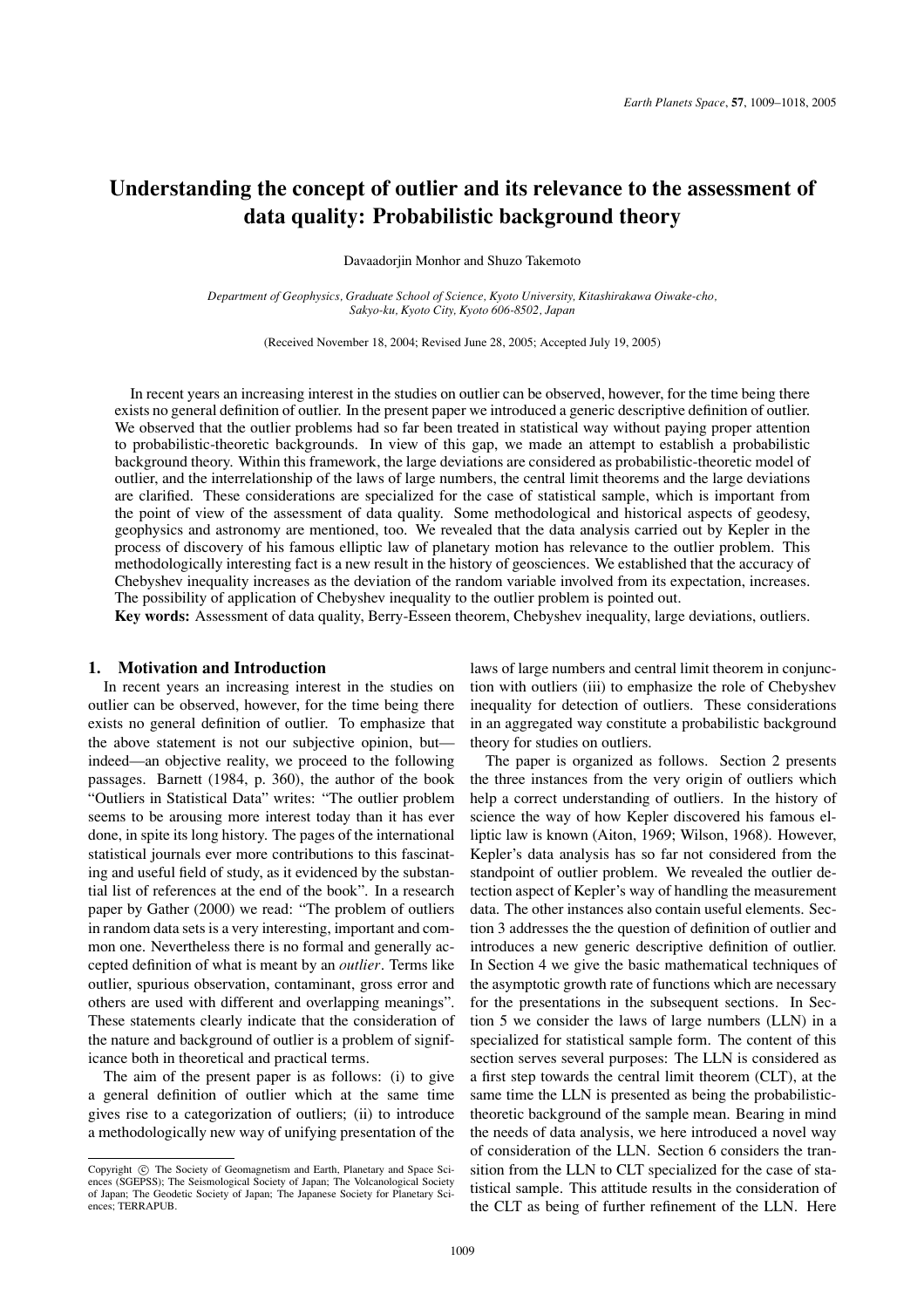we presented Berry-Esseen theorem and related research results obtained by Zolotarev (1967) and van Beer (1972).

In Section 7 we introduced the theory of large deviations in simplified setting. The theory of large deviations is a new branch of probability theory. Here the large deviations are considered as probabilistic-theoretic model of outlier. This is a new theoretical approach. In Section 8 a numerical study of Chebyshev inequality in comparison with the normal distribution is given. Based on this, the role of Chebyshev inequality for the outlier problems is clarified. Section 9 summarizes the main conclusions of the paper.

# **2. Three Instances Related to the Origin of Outlier: New Findings and Lessons**

The concept of outlier stemmed from the mathematically processing geodetic and astronomical measurements data. To determine the mean ellipticity of the Earth from measurements data, Maire and Boscovich (1755), and Boscovich (1757) removed two data on the basis that they were too much deviated from the remaining data. In modern terminology, this means that Maire and Boscovich used outlier rejection technique. Legendre (1810) also used and proposed outlier rejection technique. It is worthwhile to note that the name of A. M. Legendre (1752–1833) is wellknown as being one of the discoverers of the famous least squares method. However, it is not widely known that he conducted significant research in the area of the determination of the figure of the Earth and related geophysical and geodetic problems. The volume II of the book by Todhunter (1873) contains three chapters that consider Legendre's memoirs on the topic.

Among early papers on outlier, the paper titled "The most probable choice between several discrepant observations and the formation therefrom of the most likely induction" by Daniel Bernoulli (1961) seems to be one of the most interesting one. He wrote: "I see no way of drawing a dividing line between those that are utterly to be rejected and those that are to be wholly retained; it may even happen that the rejected observation is the one that would have supplied the best correction to the others. Nevertheless, I do not condemn in every case the principle of rejecting one or other observations, indeed approve it, whenever in the course of observation an accident occurs which in itself raises an immediate scruple in the mind of observer, before he has considered the event and compared it with other observations". In our opinion the most important element in Daniel Bernoulli's remarks is that he emphasizes—in translation of modern terms—the uncertainty deep-rooted in the very concept of the outlier and sees the main difficulty in this uncertainty. If we think merely in terms of probability theory, then it may be said that today the situation concerning the concept of the outlier is not much changed. However, there had existed no highly-developed theory of probability, at that time. Nowadays, we have the modern theory of probability which we should support for understanding the nature of the outlier. In the present paper we made some initial attempts towards this attitude.

In the relevance to outlier problem we would like to mention here Kepler's way of handling the data in his famous elliptic law of motions of planets. From the paper by Aiton

(1969) and Wilson (1968) we can see that Kepler first attempted with the circular law for long time and analyzing the fitting of the circular law to the data of motion of Mars, and he found the deviation of the magnitude of 8'. He considered this magnitude as being too large, and finally he decided to change his circular law to the elliptic one. We see that in modern terminology Kepler detected an outlier, and based on this detection, he modified his model. In this historical fact, we get the following important new findings. It is Kepler who first considered such an outlier that is not "gross error". Secondly, it is Kepler who first carried out the model-fitting analysis based on residuals.

#### **3. How to Define the Outlier?**

We all know what means the term statistical sample or in short the sample in mathematical statistics. This is mathematically very simple and clearly understandable definition. However, there are at least two reasons to recall here the definition. First, all the theory, methods, precise definitions and statements of modern statistics are based on the definition of the sample directly or indirectly (Wilks, 1962). So, behind of every precise definition should directly or indirectly be the correct understanding of the sample. Secondly, nevertheless, the mathematical definition is so simple, in real life cases, it is not so simple, even sometimes difficult to consider whether the data in question is sample or not. It is not an occasional case that the difficulties associated with the sample from the data of geology are in detailed way considered by Wilks (1963) who is one of the outstanding figures in modern mathematical statistics.

In probabilistic setting, the statistical sample simply is a set of *n* independent random variables with a common probability distribution. Here *n* is the sample size. In real life data, we usually have *n* pieces of numbers which are measurements results and we should consider each of these numbers are the representative of the random variables that are in the probabilistic definition of the sample.

**General Basic Definition:** *An outlier is or are such a element or elements which displays or display a considerable discrepancy from distributional behavior of remainders that constitute a statistical sample or the presence of this or these elements disturbs or disturb the being the statistical sample of the remainders.*

This basic general definition gives only generic descriptive character of outliers, however, it lacks in being "concrete", because it is difficult to distinguish between the outlier and the remainders. The lack can be corrected by the following categorizing or refining subsidiary definitions.

## **Refining Definitions.**

- **(a)** *The undesirable outliers: This is a kind of outliers that occur in making measurements, computer processing the measurement data (input, output, transmission of data and mathematically and computer processing data) that disturb the correct mathematical processing the remainder data.*
- **(b)** *Outliers arising from model fitting analysis and/or unexpected (exploratory) outlier.*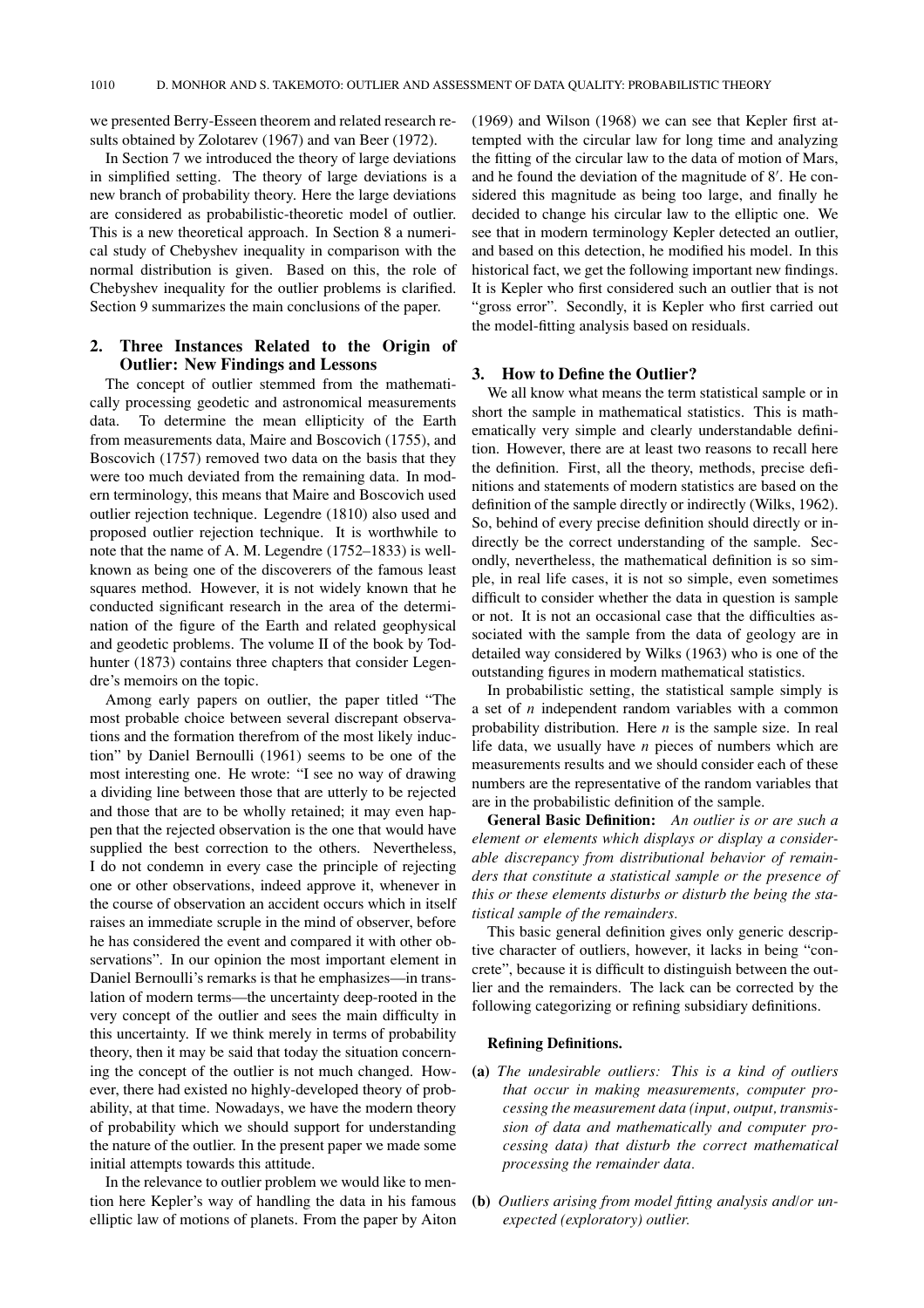**(c)** *Outliers that belong neither (a) nor (b), but by their appearance manifest the intrinsic nature of fluctuation of the randomness.*

We consider some explanatory comments on the above definitions. The outliers that belong to the (a) category is known in geodetic and geophysical literature under the name of gross-errors and/or blunders. The very origin of the concept of outlier is related to these outliers, consequently, this type of outliers constitute the "ancestors" of outliers in general. It is evident that this kind of outliers should be removed from the statistical sample, provided the outlier is detected, although the clear-cut identification of this kind of outliers is not an easy task. This is the reason why the rejection of outliers has historically been the main direction in the treatment of outliers.

Nowadays, we all know the achievements modern measurement technology result in an extremely high precision in the measurement process, i.e., the dangers of the "gross errors" seem to be passing "their time". However, there is "the reverse of the medal", too. The equipment failure, errors hidden in software, keypunch errors—for example wrong decimal points and similar errors may be termed as "modern" gross errors. In this connection, from Kubik, Weng and Frederiksen (1985) we here cite the following passage: ". . . there is an increasing danger: more and more data are automatically processed on a computer without being scrutinized by a competent person ...". A similar warnings can be found in Detrekoi (1986). These observations clearly indicate that we are still unable to get rid of the gross errors.

The important distinctive character of the category (b) is that this kind of outliers are not directly related to measurement data, but they have relevance to the exploratory analysis of data and/or examinations of appropriateness of models or model-fitting analysis. In recent years, in the modelfitting analysis of residuals of regression models the term outlier are becoming apparent. As far as we know, it is Srikantan (1961) who first observed that the model-fitting analysis in regression can be considered as an outlier detection problem. Following Srikantan, Stefansky (1971, 1972), O'Gorman and Myers (1987) and many others considered the model-fitting analysis in regression in context of outliers.

The outliers of the category (c) can be thought of as a marked manifestation of random fluctuation of intrinsic variability of such random phenomena that belong neither to the category (a) nor (b). This category can be easily understood by the following examples. The life span of an elementary particle can be considered a certain concrete number. However, this attitude is satisfactory only for some simple considerations. The situation changes, when a closer examination is given to the question. In more precise setting, the life span is a random variable. The high precision technology measurements used in modern physics from time to time detect large fluctuations. Another example from physics. Let us consider a certain kind of gas contained in a closed vessel. We all know that the walls of the vessel are affected by the pressure of the gas which is usually considered to be a certain number. On the other hand, the pressure of the gas is the mean effect determined by the number and velocity of molecules hitting the walls of the vessel per time unit. If we denote the effect of a single molecule identified by index *i* by ξ*<sup>i</sup>* and suppose that the vessel contains *n* molecules, then the pressure of the gas is  $\frac{\xi_1+\xi_2+\cdots+\xi_n}{n}$ , where  $\xi_1, \xi_2, \ldots, \xi_n$  are independent and identically distributed random variables. The gas pressure is usually "almost" constant. In fact, the precise measurements of modern physics indicate small fluctuations which are usually neglected. But sometimes, there may occur cases where the fluctuations reach relatively big enough amount. In both examples, it is usual practice that physicists speak about fluctuations or large fluctuations, and they are unfamiliar with the mathematical term "outlier", indeed, for them the term large fluctuations are the same as outliers. Here we see that these outliers are neither "gross errors" nor "errors arising from mathematical modelling".

The following example is an everyday life analogue of the first example. It is obvious that human life span is also an random variable like that of elementary particle. In a concrete community it is a usual practice to speak about the life expectancy or average life. However, there may occur a rare case of very high longevity. This is again such outlier that belongs neither to the category (a) nor (b), because obviously—the such longevity is—again—neither "gross error" nor "error arising from mathematical modelling". A little more detailed consideration of this simple example provides us with some useful insights into the significance of probabilistic background for correctly understanding the essence of outliers. From media we are sometimes informed that somewhere somebody celebrated—say—105th birthday and so on. Here we are soon be faced the question that which numbers can actually present the life span of a person, if we prefer a concrete number for the life span. Is there exist such a number that below which the life is achievable, but beyond which the life is impossible? Both intuition and logic support the non-existence of such precise limit, because otherwise we would have a clear-cut maximal age for a person. However, based on common sense, we all will hesitate to admit that somebody will reach an age ofsay—300 years. Consequently, there is a contradiction or paradox. This kind of difficulty is easily solved by giving a probabilistic background to the problem in question. Indeed, the theory and practice of modern actuarial science admit no bounds to human life span. Instead carefully compiled mortality tables which are nothing other than numerical realization of a probability distribution are used.

These three examples have a common feature that the quantities in question are *ab initio* kinds of "natural random variables", and the "fluctuations of considerable size", i.e., outliers are apparent to be an intrinsic feature of the randomness. Through these illustrative examples we clearly see that these outliers are neither "the gross error" nor "the error arising from model fitting".

# **4. The Asymptotic Growth Rate of Functions and Related Asymptotic Notations**

The comparing of the rates at which functions of real or integer variable grow as their argument becomes large, plays a considerable role in various areas of theory and ap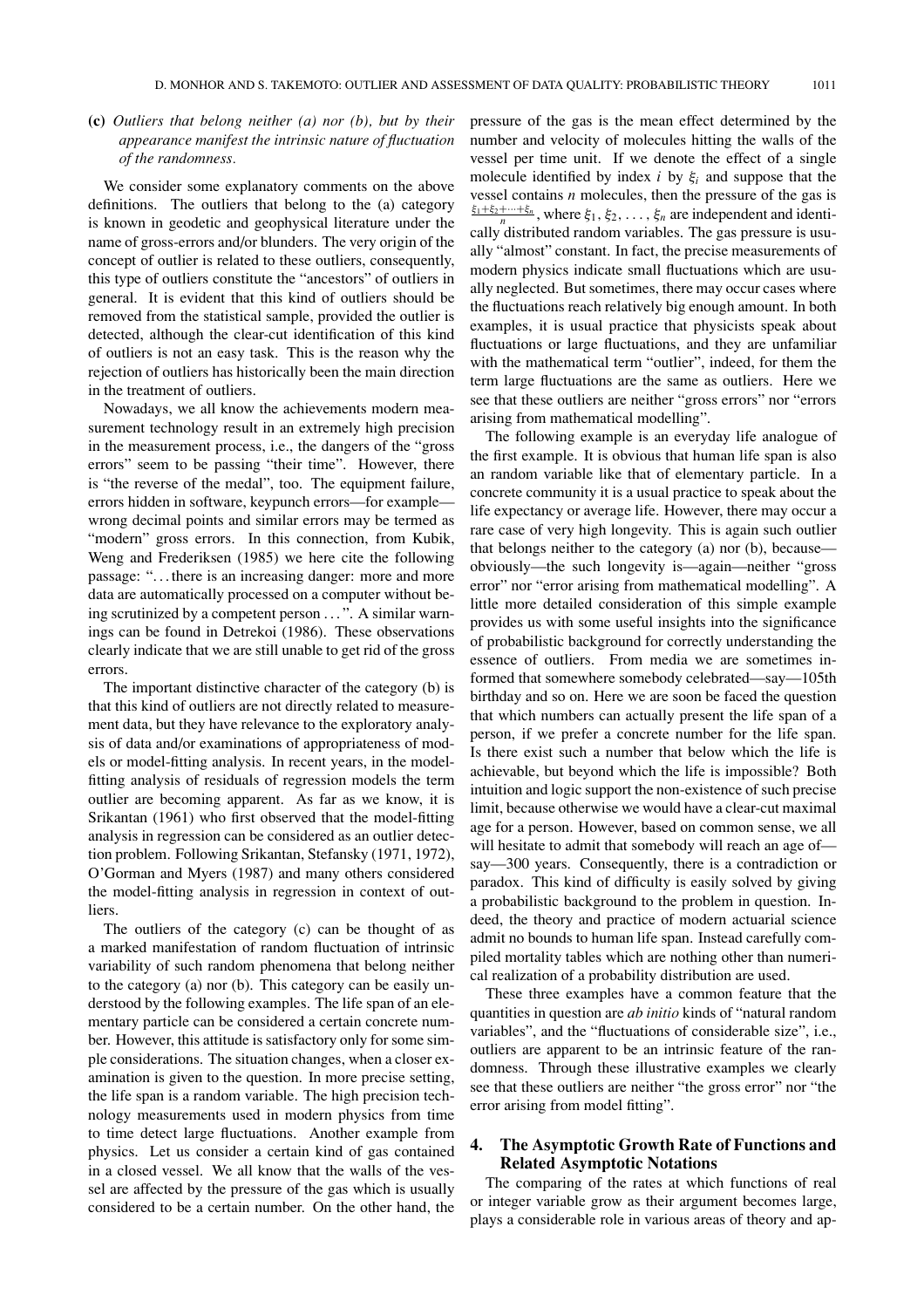plications like as advanced calculus, asymptotic analysis, limit theorems of probability and theoretical computer science. The mathematical technique for such comparison first appeared in number theory which is an important branch of pure mathematics. Paul Bachmann German number theorist treated different problems of number theory in his five volume work appeared in the period of 1892–1905. In the second volume titled *Analytische Zahlentheorie* and appeared in 1894 he writes: "...

$$
\tau(n) = n \log n + O(n),
$$

wenn wir durch das Zeichen  $O(n)$  ein Grösse ausdrücken, deren Ordnung in Bezug auf die *n* Ordnung von *n* nicht uberschreitet.  $[\dots]$  where the notation  $O(n)$  stands for expressing such a quantity the order of which with respect to *n* does not exceed the order of  $n$ ]". This fact clearly indicates that it is Bachmann (1894) who first introduced a well-chosen mathematical notation for handling asymptotic growth rate of functions of integer number, namely, the *O*-notation (the big-oh notation). This initial step was much developed by Edmund Landau (1877–1938) German mathematician who mainly contributed to number theory and calculus. A seven-page special section titled *Analytische Zahlentheorie: Einleitung* of the second volume of the book: *Vorlesungen über Zahlentheorie* von Edmund Landau, Leipzig, 1927, considers the precise mathematical definition of the *O*-notation and introduces *o*-notation (the little-oh notation) for functions of real variable, i.e., Landau further develops the *O*-notation of Bachmann and introduces the new concept of order of growth rate denoted by *o*-notation. In addition, he presents the mathematical techniques for the comparison of asymptotic growth rate in an easy-to-understand and consistent way based rigorous definitions and notations. He also reformulated and refined many important asymptotic results of calculus and number theory which were known at that time in terms of asymptotic notations developed by him. Landau established two basic rules for algebraic manipulations that enable considerable simplifications in asymptotic calculations:

$$
o(g(x)) = o(g(x)) + o(g(x))
$$
  

$$
O(cg(x)) = O(g(x))
$$

Using these algebraic rules, he refined the asymptotic formula for distribution of prime numbers. Under the influence of Landau's excellent presentation of the comparison of asymptotic growth rate functions, these techniques gradually became a commonly used standard method in advanced calculus, asymptotic analysis and recently in the studies of the efficiency of algorithms in computer science. Knuth (1976) further developed by introducing  $\Omega$ -and  $\Theta$ notations. These developments are arisen from the need of theoretical computer science.

In what follows, we consider the essential elements of the mathematical techniques of asymptotic comparisons and asymptotic notations simplified, but rigorous mathematical setting.

**Definition 4.1.** A function  $f(\cdot)$  is said to be of smaller order than  $g(\cdot)$  as  $x \rightarrow \infty$ , if

$$
\lim_{x \to \infty} \frac{f(x)}{g(x)} = 0. \tag{4.1}
$$

In this case, we write  $f(x) = o(g(x))$  as  $x \rightarrow \infty$ , and we read as " $f$  of  $x$  equals little-oh of  $g$  of  $x$ , or in short, " $f$  is little-oh of *g*".

The meaning of the definition is to convey the idea that the function  $f(\cdot)$  is more quickly than  $g(\cdot)$  tending to zero, i.e., quickly decreases, as *x* grows. Here the attentive reader can observe that we are concerned with the rate of decrease rather than growth, as being "contradicting" to the section title. This is because that in the asymptotic analysis it is usual practice to speak about "algebraic growth", when the quantity actually decreases. On the other hand, the most of the applications of the asymptotic analysis are in the growth case. Essentially, we are considering the rate of change of functions.

**Remark 4.1.** In the special case when  $g(\cdot)$  = *constant*  $= 1$ , the formal application of  $(4.1)$  gives us that  $\lim_{x \to \infty} \frac{f(x)}{g(x)} = \lim_{x \to \infty} \frac{f(x)}{1} = \lim_{x \to \infty} f(x) = 0$ . This leads to the commonly used practice that  $f(x) = o(1)$ , as  $x \rightarrow \infty$ . Although this means that simply function  $f(x)$ itself tends to 0, as  $x \rightarrow \infty$ , it turns out that the use of this simple symbol is very convenient in many circumstances.

**Definition 4.2.** Functions  $f(\cdot)$  and  $g(\cdot)$  are said to be growing at the same rate as  $x \rightarrow \infty$ , if

$$
\lim_{x \to \infty} \frac{f(x)}{g(x)} = C,\tag{4.2}
$$

where  $C$  is finite positive real number. We denote this by writing  $f(x) = O(g(x))$ , and read as "*f* of *x* is big-oh of *g* of *x*", or in short, simply "*f* is big-oh of  $g$ ".

In recent years, it is becoming a usual practice that in the above definition instead of (4.2.) the condition

$$
\left|\frac{f(x)}{g(x)}\right| \le C\tag{4.3}
$$

is often used. The (4.2.) implies the (4.3.), but the implication is not reversible, and this means that the definition given by the condition (4.3.) is more general than Definition (4.2.)

**Remark 4.3.** The notation  $O(1)$  means that the function  $f(\cdot)$  is bounded, as  $x \rightarrow \infty$ .

One special case of Definition (4.2.) is worth looking at: We say that functions  $f(\cdot)$  and  $g(\cdot)$  are asymptotically equivalent as  $x \rightarrow \infty$ , if in Definition 4.2  $C = 1$ , and we indicate this by the notation  $f(x) \sim g(x)$ , as  $x \rightarrow \infty$ . It is evident that  $f(x) \sim g(x)$ , as  $x \rightarrow \infty$ , is the same as  $f(x) = g(x)(1 + o(1))$ , as  $x \rightarrow \infty$ .

The basic properties of the asymptotic notations are expressed as the algebraic manipulation rules that are very often useful in calculating complicated functions involved in asymptotic analysis. The most important ones among these properties are as follows:

1) 
$$
o(g(x)) \pm o(g(x)) = o(g(x));
$$

2) 
$$
O(g(x)) \pm O(g(x)) = O(g(x));
$$

3)  $o(cg(x)) = o(g(x))$ , where  $c \neq 0$ ;

4)  $O(cg(x)) = O(g(x))$ , where  $c > 0$ ;

5) 
$$
o(g(x)) \cdot (q(x)) = o(g(x) \cdot (q(x));
$$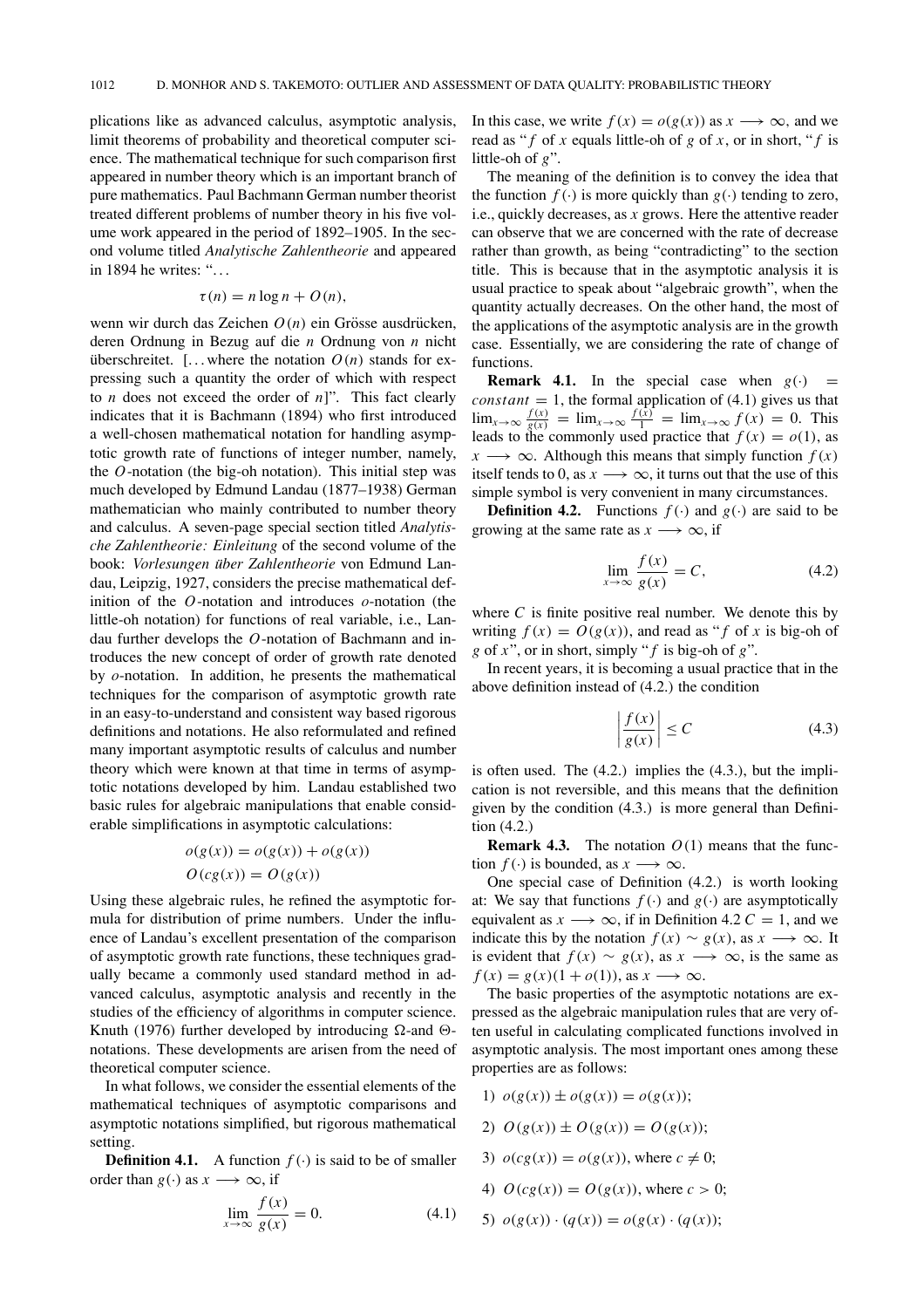6)  $O(g(x)) \cdot (q(x)) = O(g(x) \cdot (q(x));$ 

$$
7) \ o(cg(x)) = O(g(x));
$$

8)  $O(O(g(x))) = O(g(x));$ 

9) 
$$
o(O(g(x))) = o(g(x));
$$

10) 
$$
O(o(g(x))) = o(g(x)).
$$

**Remark 4.4.** In the applications of the asymptotic notations to advanced calculus, not only the case of the argument *x* approaching to  $\infty$ , but the case when  $x \rightarrow x_0$ , where  $x_0$  any real number, is also considered. In the present paper, we do not need the latter case. The readers interested in this aspect are referred to any comprehensive textbooks and monographs on modern advanced calculus, for example, to Finney and Thomas (1990).

## **5. The Laws of Large Numbers as Probabilistic-Theoretic Background for Sample Mean**

We often encounter the arithmetic mean in various areas ranging from daily life to scientific analyzing data. The use of the arithmetic mean in mathematically processing the results of measurements goes back to the 3th century B.C. In observational astronomy, later in geodesy and geophysics the arithmetic mean had for long period been used as a basic mathematical tool for the improvement of precision of measurement results. As Plackett (1958) remarks, the Babylonian astronomers developed a systematic mathematical theory based on simple arithmetic schemes for the calculation of motions of the sun, moon and planets.

At the end of 16th century, Tycho Brahe, Danish astronomer observed that by using the arithmetic mean of observational data the accuracy of measurement can be improved, and he systematically used to eliminate measurement errors (Dreyer, 1890). After Tycho Brahe's experience, it gradually became commonplace to use the arithmetic mean as an estimate of the true value to be determined.

From these facts we can conclude that (i) the arithmetic mean already gained important applications in astronomy, geodesy and geophysics long before the emergence of modern probability theory; (ii) it is empirically established that the arithmetic mean possesses some kind of stability around a fixed number which can be considered as the true value of the object under measurement.

These empirical findings, however, lacked in a sound mathematical foundation given in terms of probability. The foundation is the law of large numbers (LLN). As Pearson (1925) remarks, the LLN was discovered by James Bernoulli in 1713. After Bernoulli, Poisson (1837) made an important contribution to the developments of the LLN. He introduced the term of the law of large numbers for indicating the universal character of the stabilization of relative frequencies and arithmetic mean when the number of observations related to the same phenomenon and the same circumstances becomes very large, independently of the nature of individual phenomenon. We would like to emphasize that among these diverse phenomena Poisson considered such geophysical observation like the mean sea level. Unfortunately, the modern theory of the LLN is extremely abstract, and the historical roots of its practical applications have been disappeared.

In a simplified setting, the main topic of the LLN is the study of convergence of the average

$$
\frac{\xi_1 + \xi_2 + \dots + \xi_n}{n} \tag{5.1}
$$

of random variables  $\xi_1, \xi_2, \ldots, \xi_n$ .

Depending on the type of convergence, in modern probability theory there are two kinds of law of large numbers: weak law of large numbers (WLLN) and strong law of large numbers (SLLN). The statement of the WLLN is that the arithmetic mean of independently and identically distributed random variables, for large *n*, approximately is equal to the expectation with probability large enough. The SLLN asserts the same, but with probability one. Therefore, the statement of the strong law of large numbers is more stronger than the weak law.

**Theorem 5.1. (Weak law of large numbers (Khinchine (1929)))**. *The sequence of random variables*

$$
\xi_1, \xi_2, \ldots, \xi_n, \ldots \tag{5.2}
$$

*is assumed to be independently and identically distributed. If their expectations exist, i.e.,*  $\mathbf{E}(\xi_k) = a < \infty$ ,  $k =$  $1, 2, \ldots$ , *then for any small*  $\varepsilon > 0$ , *we have* 

$$
\mathbf{P}\left(\left|\frac{\xi_1+\xi_2+\cdots+\xi_n}{n}-a\right|\leq\varepsilon\right)\longrightarrow 1,\qquad(5.3)
$$

 $as n \longrightarrow \infty$ .

**Remark 5.1.** In the theory of probability the consideration of independently and identically distributed random variables is very often and this expression is abbreviated as iid. Therefore, the above theorem is in the "language" of probability theory. However, in the language of mathematical statistics the finite set of iid random variables is nothing other than sample. Taking into account this delicate nuance, the above theorem is easily translated into the language of statistics as follows:

**Theorem 5.2. (Weak law of large numbers (Khinchine (1929)))**. *Let*

$$
\xi_1, \xi_2, \ldots, \xi_n \tag{5.4}
$$

*be a sample. If their expectations exist, i.e.,*  $\mathbf{E}(\xi_k) = a$  <  $\infty, k = 1, 2, \ldots, n$ , *then for any small*  $\varepsilon > 0$ , *we have* 

$$
\mathbf{P}\left(\left|\frac{\xi_1 + \xi_2 + \dots + \xi_n}{n} - a\right| \le \varepsilon\right) \longrightarrow 1,\tag{5.5}
$$

*as sample size*  $n \rightarrow \infty$ .

Kolmogorov (1930) proved that the version of the SLLN is also valid under the conditions of the Khinchine's WLLN, i.e., the SLLN holds under the conditions of Theorem 5.2.

**Theorem 5.3. (Strong law of large numbers (Kolmogorov (1930)))**. *Let*

$$
\xi_1, \xi_2, \ldots, \xi_n \tag{5.6}
$$

*be a sample. If their expectations exist, i.e.,*  $\mathbf{E}(\xi_k) = a$  <  $\infty, k = 1, 2, \ldots, n$ , *then*, *we have* 

$$
\mathbf{P}\left(\lim_{n\to\infty}\frac{\xi_1+\xi_2+\cdots+\xi_n}{n}=a\right)=1.\tag{5.7}
$$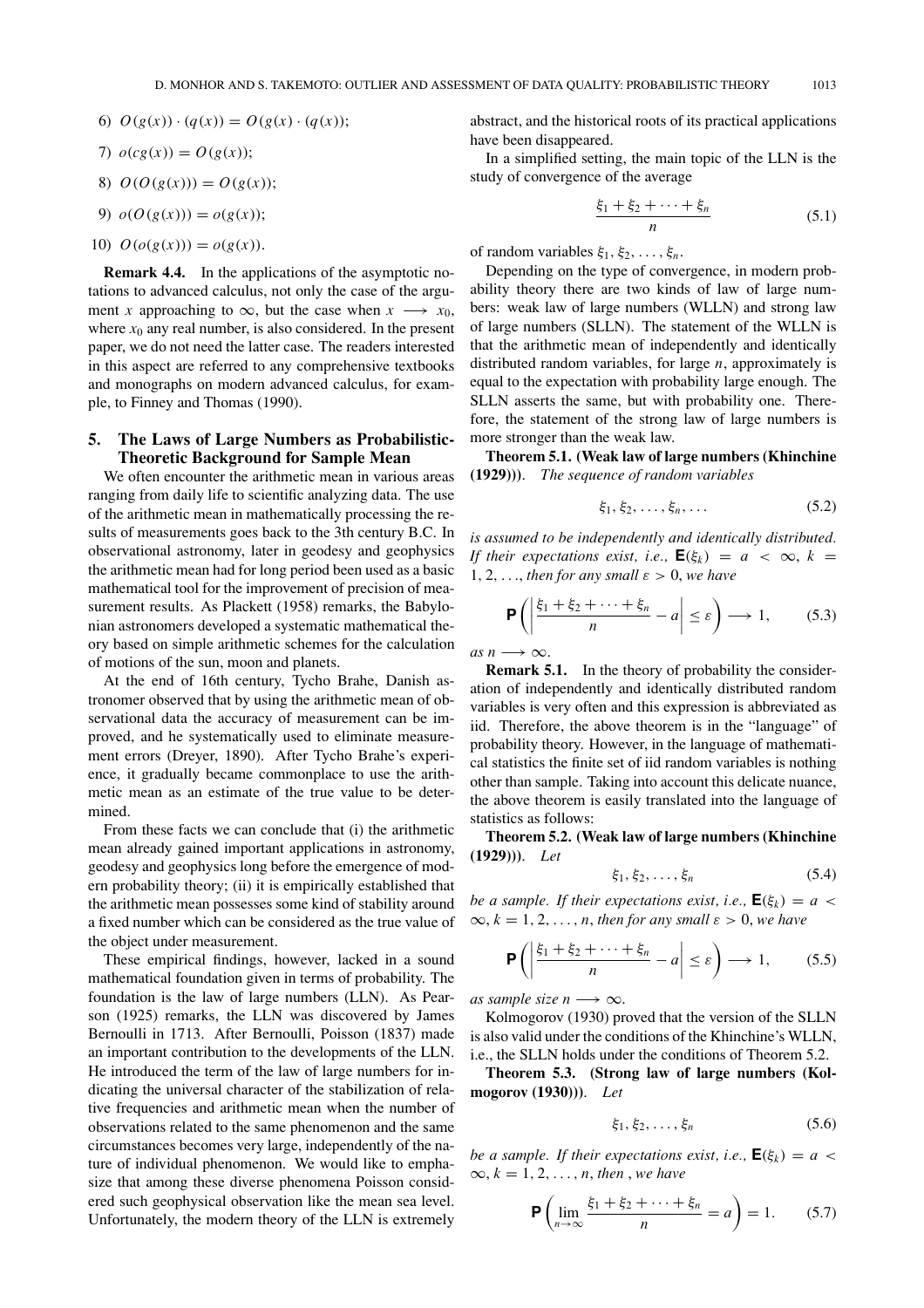The meaning of Khinchine's LLN is that the probability that the arithmetic mean (5.1) will differ from its mathematical expectation by less than any previously chosen  $\varepsilon > 0$ tends to one, as the sample size increases. The meaning of Kolmogorov's SLLN is that this statement takes place with probability one.

This means that both laws of large numbers assert that by increasing the number of measurement the precision can be improved at an arbitrary degree, or expressing in terms of an "idealized" case of infinite number of measurements, "the true" value can be achieved. However, we all know that the "infinite number of measurements" can never be achieved. In real-life practical circumstances the number of independent measurements is to be limited because of the cost of running measuring equipments, time, manpower and so on. On the other hand, due to modern developments in measurement technology, the possibility of the large number of repeated measurements is ever increasing process. Therefore, the role of the laws of large numbers will increase.

# **6. The Central Limit Theorem as Quantitative Probabilistic Refinement of the Laws of Large Numbers**

James Bernoulli, the inventor of the LLN, was not concerned with the numerical determination or estimation of probability content, instead his aim was to establish the fundamental law which shows the stabilization process of certain random phenomena like as the frequency of probability and the arithmetic mean of random quantities. In 1733, De Moivre discovered the central limit theorem (CLT) for the special case of binomial random variables and applied it to calculating probabilities related to insurance problems. After De Moivre, Laplace (1810, 1812) formulated and proved a rather general version of the CLT and applied it to the problem of determining the probability that the mean inclination of orbits of any number of comets is within prescribed error limits. With the help of his CLT, Laplace calculated the error limits for at that time known 97 comets.

In the light of the above facts of historical developments we are in position to easily grasp the connection between the LLN numbers and CLT and its meaning. To see this situation clearly, we below consider the following special case of the the central limit theorem.

Let

$$
\xi_1, \xi_2, \ldots, \xi_n \tag{6.1}
$$

be a sample with probability distribution function  $F(\cdot)$  having the mathematical expectation  $a$  and variance  $\sigma$ . We introduce the following notations.

$$
F_n(x) = \mathbf{P}\left(\frac{\frac{\xi_1 + \xi_2 + \dots + \xi_n}{n} - a}{\sigma n^{-1/2}} < x\right) \tag{6.2}
$$

$$
= \mathbf{P}\left(\frac{\xi_1 + \xi_2 + \dots + \xi_n - na}{\sigma n^{1/2}} < x\right) \quad (6.3)
$$

**Theorem 6.1 (The Central Limit Theorem for Sample).** *Let*  $\xi_1, \xi_2, \ldots, \xi_n$  *be the* (6.1) *sample. Then, we have*

$$
F_n(x) \longrightarrow \Phi(x), \tag{6.4}
$$

*as sample size*  $n \rightarrow \infty$ . *Here*  $\Phi(\cdot)$  *denotes the probability distribution function of the standard normal distribution.*

We see that  $(6.4)$  is much stronger statement than  $(5.7)$ , because the (6.4) supplies us with a quantitative estimate for the probability of the deviation of the sample mean from its mathematical expectation, while the LLN proves only the convergence to the mathematical expectation. But the LLN are valid,—even—when the random variables have no finite variance, if we consider the LLNs in the form of Khinchine and Kolmogorov. In this sense, the LLN are more general than the CLT. Therefore, we should use both the LLN and the CLT for the data analysis. However, the LLN should be used not in the conventional form, but in the form that is presented in the previous section, because the conventional form of the LLN requires the existence of the variance in order merely to supply us with a mathematically elegant proof of the LLN based on Chebyshev inequality.

Comparing conditions of theorems in the previous section with that of the above CLT, we see that the requirements for the probability distribution of the parent population, i.e., for the probability distribution that models measurement data is changed towards a little more stronger condition, because the existence of the higher order moments imply that of the lower order moments and the reverse of this statement does not hold in general. The condition in the case of the LLN was only the existence of first order moment, i.e., mathematical expectation, while in the case of the CLT the existence of second order moment, i.e., variance. If we continue this way of thinking, then the third order moment should be the next step requirement. The most significant and interesting result in this area of mathematical research is the following theorem discovered independently from each other by Berry (1941) and Esseen (1942).

**Theorem 6.2. (Berry-Esseen Theorem).** *We supply the above CLT with the condition that*  $\mathbf{E}(|\xi_1^3|)$  exists. *Then the inequality*

$$
|F_n(x) - \Phi(x)| \le \frac{C}{\sqrt{n}(1 + (|x|)^3)} \frac{\mathbf{E}(|\xi_1 - a|^3)}{\sigma^3} \quad (6.5)
$$

*holds for all x*, *where C is a universal constant.*

**Remark 6.1.** We recall that  $\xi_1, \xi_2, \ldots, \xi_n$  can be considered as being different "replicas" of only one random variable, or—in other words—different independent realizations of the random variable that serves as a model for the measurement process, because these random variables constitute the statistical sample. This is simultaneously the condition of both Theorems 6.1 and 6.2. In this sense, we write  $\mathbf{E}(\left|\xi_1^3\right|)$  instead of

$$
\mathbf{E}(|\xi_1^3|) = \mathbf{E}(|\xi_2^3|) = \ldots = \mathbf{E}(|\xi_n^3|).
$$

The same remark applies to Inequality 6.5, i.e., the inequality is valid for any of the random variables  $\xi_1, \xi_2, \ldots, \xi_n$ .

The right-hand side of Inequality 6.5 is the absolute difference between the probability given by 6.2 or 6.3 and the probability distribution function of the standard normal random variable. This difference, i.e., the distance of an approximation of the the first probability by the second one is from above estimated by the quantity  $\frac{C}{\sqrt{n}(1+(|x|)^3)}$ **E**( $|\xi_1 - a|^3$ )  $\sigma^3$ which depends on an universal constant  $C$ ,  $n$ ,  $x$  and the quotient of 3rd and 2nd order moments. From (6.5) we see that the quality of the approximation is of the order of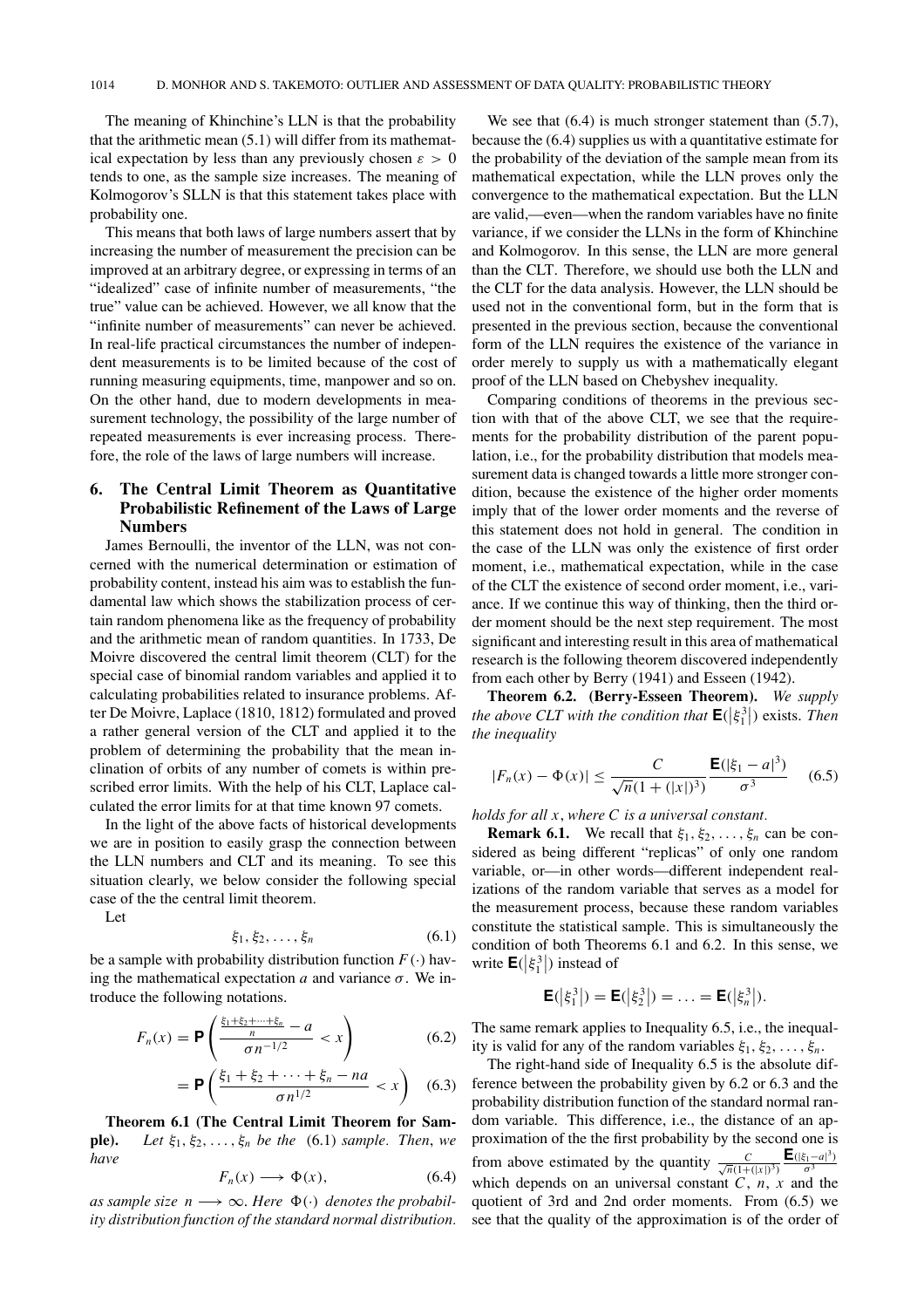$o(\frac{1}{\sqrt{n}})$  and  $o(\frac{1}{(1+(|x|)^3)})$ , i.e., the approximation can be improved either by increasing repetition of measurements or the absolute value of  $x$ , or the both of them. The most remarkable finding in this analysis of Theorem 6.2 is that if the 3rd order moment exists, then for sufficiently large *x*, independently from the probability distribution type of the sample, the probability  $F_n(x)$  can be asymptotically evaluated by the standard normal distribution. We will return to this important fact in Section 8 in connection with Chebyshev inequality.

The question of estimating the universal constant has been the subject of intensive research. In their original papers both Berry and Esseen obtained upper bound. Esseen (1956) gave the following lower bound.

$$
\frac{3+\sqrt{10}}{6\sqrt{2\pi}} \le C \tag{6.6}
$$

Zolotarev (1967) proved that  $C < 0.9051$ . The best upper bound was obtained by van Beer (1972) reducing Zolotarev's result to 0.7975. Consequently, Theorem 6.2 can be extended by the following inequality:

$$
\frac{3+\sqrt{10}}{6\sqrt{2\pi}} \le C < 0.7975. \tag{6.7}
$$

More information on the CLT can be found in Monhor and Takemoto (2004).

# **7. The Large Deviations as Probabilistic-Theoretic Models for Outliers**

During the past two-three decades, one important theory has emerged within the modern probability theory. This is the theory of large deviations. In recent years, the theory of large deviations has rapidly been developed in different directions finding various applications to such diverse areas like statistics, operations research, information theory, statistical physics and engineering. The theory of large deviations deals with the probabilistic descriptions and asymptotic analysis of random events where a sum of random variables deviates from its mean by more than "normally expected" amount and generalizations of these results to such abstract mathematical spaces like Banach space and topological vector space. Bearing in mind the intention of applying some results and ideas of the large deviation theory to the clarification of the concept of outlier, we reformulate this description—in simplified setting—in more concrete terms as follows: the theory of large deviations deals with asymptotic evaluating the probabilities that  $\xi_1+\xi_2+\ldots+\xi_n$ exceeds a large threshold value.

If we think that this threshold value as the boundary that determines outlier, then we will be in position to estimate probabilities for occurrences of outliers, and thereby we also put a probabilistic background for outliers. The most important point here is that the threshold value is not a concrete number, but it can flexibly and functionally be controlled by the large deviation probability relationship. This flexibility is in a complete harmony with the nature of the outliers. This is a completely new approach to understanding the nature of outliers in terms of probability theory, and—as far as we know—the results of the large deviation theory have not yet been used in outlier problems, geodesy, geophysics and astronomy.

The main emphasis of LLN presented in Section 5 was on the probabilistic law that describes the stability in sample mean. However, in real-life situations there may sometimes arise considerable fluctuations or deviations from the mean. By incorporating some useful results from the large deviations theory into the LLN, these real-life situations can be taken into consideration. Bahadur and Rao (1960) published a theoretical paper titled "On deviations of sample mean". In the paper by Bahadur and Rao (1960) the asymptotic behavior of the probability

$$
P_n = \mathbf{P}\left(\frac{\xi_1 + \xi_2 + \dots + \xi_n}{n} \ge d\right),\tag{7.1}
$$

where *d* to a certain extent is arbitrary real number, was studied. One of the main results of this paper can be formulated in the following simplified form.

**Theorem 7.1. (Bahadur and Rao (1960))**. *There exists a sequence of positive real numbers that*

$$
P_n = \frac{\rho^n}{\sqrt{2\pi n}} b_n((1 + o(1)), \ln b_n = O(1)), \tag{7.2}
$$

*where*  $n \rightarrow \infty$ .

The above theorem is non-constructive, because the constants  $\rho$  and  $b_n$  are not given in an explicit form. But the existence of large deviations and their dependence of the number of measurements is given in the functional form.

The asymptotic analysis of probabilities for large deviations can be considered as modern developments of the CLT. We here present the results due to Cramer (1938) and Linnik (1961).

**Theorem 7.2** *Under the condition that*  $\mathbf{E}(\exp(\lambda \xi))$  *exists for some*  $\lambda > 0$  and for positive  $x = o(\sqrt{n})$ , we have *the following asymptotic relationship:*

$$
\frac{1 - F_n(x)}{1 - \Phi(x)} = \exp\left\{\frac{x^3}{\sqrt{n}}\right\} \lambda\left(\frac{x}{n}\right) \left[1 + O\left(\frac{x+1}{\sqrt{n}}\varphi(x)\right)\right]
$$
\n
$$
\frac{F_n(-x)}{\Phi(-x)} = \exp\left\{\frac{-x^3}{\sqrt{n}}\right\} \lambda\left(\frac{-x}{n}\right) \left[1 + O\left(\frac{x+1}{\sqrt{n}}\varphi(x)\right)\right]
$$
\n(7.3)\n(7.4)

*Here* λ(·) *is a power series which converges in a certain neighborhood of zero whose coefficients depend only on the moments of sample. The*  $\varphi(x)$  *denotes the probability density function of the standard normal distribution.*

**Remark 7.1.** Multiplying by  $1 - \Phi(x)$  the both sides of Eq. (7.3), we get the analytical expression for the probability that a positive outlier occurs. Similarly, Eq. (7.4) gives the probability for the case of negative outliers. Theorem (7.2.) is one of the fundamental results in the large deviations theory. The coefficients of the power series  $\lambda(\cdot)$  in the theorem is not given explicitly. However, computationally tractable results can be obtained from the theory of large deviations. Recent results of the large deviations theory can be found in Cramer (1938), Linnik (1961), Nagaev (1979) and their references.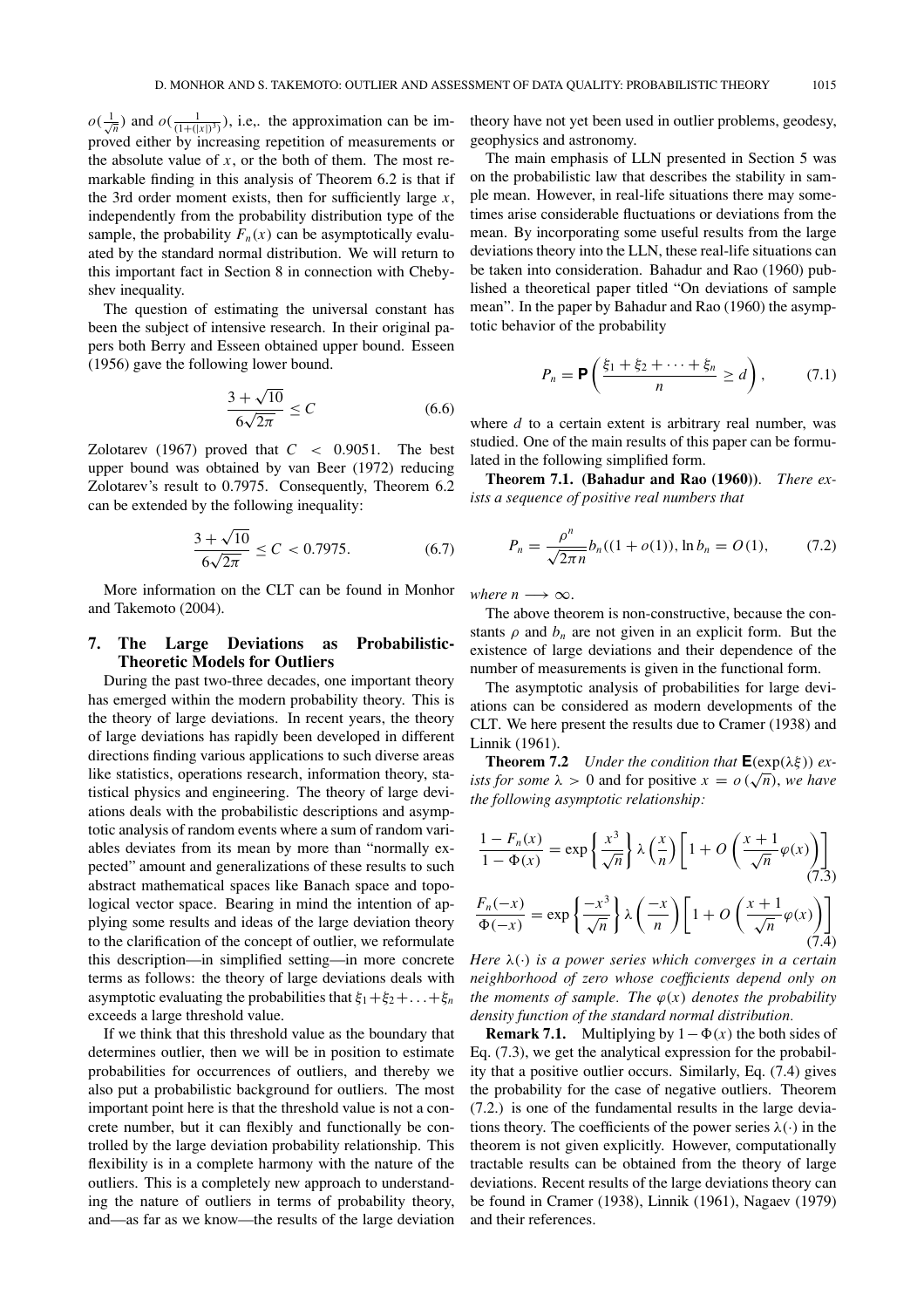## **8. Chebyshev Inequality, Outlier Detection and Data Quality: Probabilistic Background**

In the theory of probability the Chebyshev inequality is the most frequently used tool for proving different convergence processes, and it plays fundamental role in proofs of various forms of laws of large numbers. This means that the Chebyshev inequality has pure theoretical "applications" in the theory of probability.

**Chebyshev inequality.** *If a random variable* ξ *has finite variance, then, for any*  $\lambda > 1$ *, we have* 

$$
\mathbf{P}\left(|\xi - \mathbf{E}(\xi)| > \lambda \sigma(\xi)\right) \le \frac{1}{\lambda^2},\tag{8.1}
$$

*where*  $var(\xi) = \sigma^2(\xi)$ .

**Remark 8.1.** If  $0 < \lambda \le 1$ , then we have  $\frac{1}{\lambda^2} \ge 1$ , i.e., the right-hand side of  $(8.1)$  becomes to be equal or greater than 1. This means that the case  $0 < \lambda \le 1$  leads to a trivial inequality. Consequently, the condition that  $\lambda > 1$  is not a restriction, but avoids the trivial case.

**Remark 8.2.** In the theory of probability the following form of Chebyshev inequality is very often used.

$$
\mathbf{P}(|\xi - \mathbf{E}(\xi)| > \varepsilon) \le \frac{var(\xi)}{\varepsilon^2},
$$
 (8.2)

where  $\varepsilon$  is an arbitrary small positive number. This form is suitable for formulating different conditions of convergence in terms of variance. From the right-hand side of Inequality (8.2), it is evident that the accuracy of the inequality will be spoilt, if the positive real number  $\varepsilon$  decreases. In addition, the  $\varepsilon$  should be chosen as small as possible, in order to prove a convergence of a sequence of random variables. In this situation Inequality (8.2) is not used for a single random variable  $\xi$ , but for a sequence of random variablessay—for  $\xi_n$ ,  $n = 1, 2, \ldots$ . However, in the proving the convergence of a sequence of random variables, the accuracy of the probability for a single random variable is not essential, but the sequence of variances. This means that the convergence to zero of the sequence of numerators in the right-hand side of Inequality (8.2) should be managed. This goal can be achieved in numerous ways. This is an important research area in the probability theory.

**Remark 8.3.** In what follows we will see the Chebyshev inequality from a different or a nonconventional angle. By writing the Chebyshev inequality in the form (8.1), we have the probability that the deviation of a random variable ξ from its mathematical expectation exceeds  $\lambda \sigma(\xi)$ . The consideration of the  $\lambda \sigma(\xi)$  supplies us with two kinds of generalizations of the well-known  $3-\sigma$  rule. The first one

is that instead of the multiplier 3 we have the multiplier  $\lambda$ . The second one is that instead of the normal distribution any such probability distribution that has variance can be considered. Both of them lead to flexibility. On the other hand, the increase of  $\lambda \sigma(\xi)$  in Inequality (8.1) will improve the accuracy of the inequality. This can not be seen from Inequality (8.1). However, Inequality (8.2) suggests this observation to us, but it is still not clear. A little later, this aspect will be studied numerically. By increasing the multiplier  $\lambda$ , we get larger deviations, i.e., the left-hand side of (8.1) becomes the probability which is suitable for the consideration of outlier problem. This is the great advantage of the Chebyshev inequality written in the form (8.1).

**Remark 8.4.** Chebyshev inequality can be formulated for the case of sample. Let  $\xi_1, \xi_2, \ldots, \xi_n$  be a sample. Simple algebraic manipulations give us the following inequality.

$$
\mathbf{P}\left(\sqrt{n}\left|\frac{\xi_1+\xi_2+\cdots+\xi_n}{n}-\mathbf{E}(\xi_1)\right|>\lambda\sigma(\xi_1)\right)\leq\frac{1}{\lambda^2}\tag{8.3}
$$

**Remark 8.5.** Here we would like to mention that Chebyshev inequality is still subject to mathematical research (Bickel and Krieger, 1992).

We see that the Chebyshev inequality gives an estimation or a bound for the probability of deviation of a random variable from its mathematical expectation in terms of its variance. The viewing Chebyshev inequality as a probability bound is essential for the translation from its conventional theoretical applications to the practical setting, and from this standpoint we consider further insights into Chebyshev inequality. Now, we consider the numerical aspect of Chebyshev inequality in comparison with the standard normal distribution. The random variable  $\xi$  in the following table is the standard normal random variable.

The table displays that the accuracy of Chebyshev inequality increases with the multiplier  $\lambda$ . This means that we can use the Chebyshev inequality for an estimation for large enough deviations. This observation has the following two important consequences. (i) Chebyshev inequality gives a numerically applicable estimate for the probability of deviation of a random variable from its mathematical expectation when the deviation is large enough, i.e., it exceeds more than two or three times its variance; (ii) in connection with the above observation, we recall that in geodesy and geophysics, it is commonplace to use the outlier detection rule which rejects the data of a deviation exceeding more than three times the variance in conjunction with normal distribution (for example, in Imanishi, Higashi and Fukuda

|     | Probabilities, their bounds and errors                                                                       |          |                              |
|-----|--------------------------------------------------------------------------------------------------------------|----------|------------------------------|
| λ   | <b>P</b> ( ξ – <b>E</b> (ξ)  ≤ λσ(ξ)) = 2Φ(λ) – 1 <b>P</b> ( ξ – <b>E</b> (ξ)  ≤ λσ(ξ)) ≥ 1 – $\frac{1}{12}$ |          | absolute error of the bounds |
|     | 0.683                                                                                                        | $\bf{0}$ | 0.683                        |
| 1.5 | 0.866                                                                                                        | 0.556    | 0.310                        |
| 2   | 0.954                                                                                                        | 0.750    | 0.204                        |
| 2.5 | 0.988                                                                                                        | 0.840    | 0.148                        |
| 3   | 0.997                                                                                                        | 0.889    | 0.108                        |
| 3.5 | 0.998                                                                                                        | 0.918    | 0.080                        |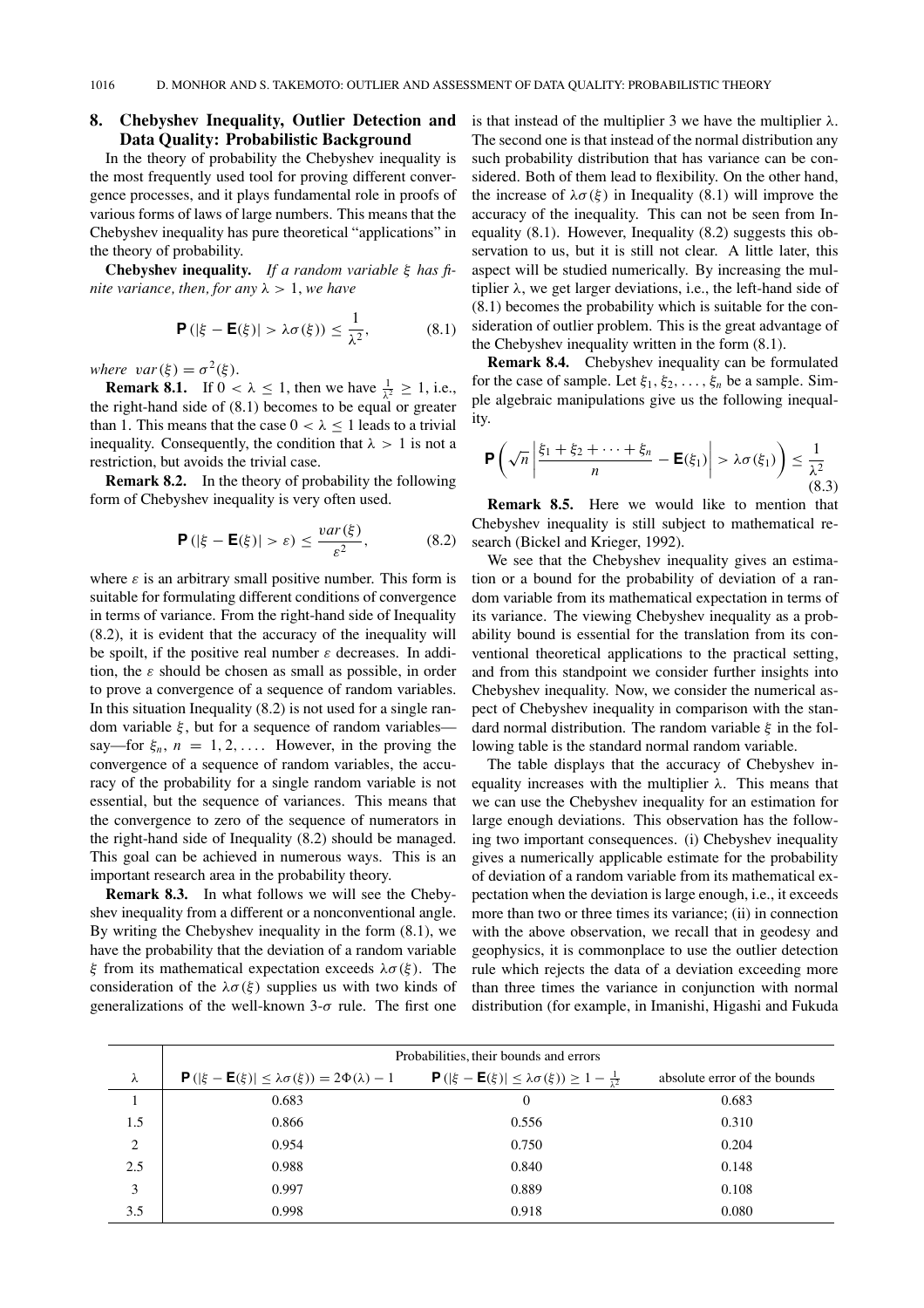(2002) for the calibration of superconducting gravimeter a deviation exceeding four times the variance was used to reject outliers).

In the geodetic literature the statistical testing procedure introduced by Baarda (1968) is often used as an outlier detection method. In rigorous mathematical setting, the attitude of Baarda is based on *a priori* assumed normal distribution. Consequently, the method of Baarda works essentially for the case of the normal distribution.

Chebyshev inequality is valid for all the probability distributions having finite second moment. Consequently, the Chebyshev inequality holds for all the probability distributions having finite third order moment. In this case, Berry-Esseen theorem states that the probability of the deviation of sample mean from its mean can approximately be evaluated by the normal distribution provided the threshold value and/or sample size is large enough. Combining this fact with our finding expressed by the above table, we can conclude that Chebyshev inequality can be used in estimating large deviations probabilities. This finding and the probabilistic aspects presented in previous sections establish an integrated probabilistic background theory for outliers, especially outliers of the category of (a). Finally, we would like to mention that the outliers of the category (a) are essentially connected with the assessment of data quality and the very origin of the  $3-\sigma$  rule stems from the statistical control of quality in mass-production.

#### **9. Concluding Remarks**

The most useful and important points of the results of the present paper can be summarized as follows.

Nevertheless the concept of outlier has a long history, there has been no definition of it. This is a quite conflicting situation, it gives contingency for subjective judgements and misunderstandings. We do not know the reason of this undesirable situation, and the aim of the present paper is not looking at this reason. The new generic and categorizing definition given in Section 3 contributes to the correction of this unfavorable situation. The categorization integrates the diverse and heterogenous appearance of outliers and helps the comprehensive grasp of the concept of outlier, since any kind of outliers falls to one of the three categories.

We observed that the outlier problems had so far been treated only in statistical and/or "semi-empirical" way without paying proper attention to probabilistic-theoretic background. Taking into account this observation, we consider outliers in the light of achievements of the modern theory of probability. This novel attitude is realized through the methodologically new way of the unified presentation of the LLN, CLT and theory of large deviations. Avoiding the "theorem-proof" type technicalities very often used by theoretical mathematicians, the main emphasis is placed on the understanding of these important areas of the modern probability theory and connecting them with the outlier problem.

In terms of the theory of large deviations the new probabilistic-theoretic model of outliers is given. As far as we know, it is the first time that the theory of large deviations is considered in the literature of geodesy, geophysics and astronomy.

We established that Chebyshev inequality gives a numer-

ically applicable estimate for the probability that the discrepancy between the random variable and its mathematical expectation is large enough. On the other hand, we also observed that Berry-Esseen theorem indicates that—for all the probability distributions having the 3rd order moment the probability of the sample mean can be approximated by normal distribution. These findings are useful and new facts from the standpoint of the consideration of outliers in terms of probability.

The consideration of the way how Kepler arrived to his famous law in the light of outlier problem is a new result from the point of view of history of science, since until now the analysis by Kepler has never been studied within the framework of outlier.

Besides these main results, many other useful subsidiary observations and remarks have been presented. For example, Section 4 is not only useful for understanding the subsequent sections, but it is of an independent interest, too. It may be the first time that here we presented the most important tools of the modern asymptotic analysis in geodetic literature.

**Acknowledgments.** The first author wishes to acknowledge the financial support of JSPS (Japan Society of Promotion of Science). After carefully reading the manuscript, Prof. Athanasios Dermanis, Aristotle University of Thessaloniki, Thessaloniki, Greece, supplied us with numerous constructive, concrete and critical comments, generous advice and suggestions which led to substantial improvements in final formation of the present paper. The authors are pleased to acknowledge him for all of these. The comments and critiques of an anonymous referee much improved the presentation of the paper at several points. The authors are grateful for the referee's help. Prof. Kosuke Heki, Hokkaido University, Sapporo, Japan, called our attention to the main points to be corrected and helpfully cooperated in the process of revising the manuscript. The authors' special thanks are due to him for these helpful attitude.

### **References**

- Aiton, E. J., Kepler's second law of Planetary Motion, *Isis*, **60**, 75–90, 1969.
- Baarda, W., A testing procedure for use in geodetic networks, Publications on geodesy, Vol. 2, No. 5. Netherlands Geodetic Commission, Deft, 1968.
- Bachmann, P., Zahlentheorie: Die Analytische Zahlentheorie, Zweiter Theil, B. G. Teubner, Leipzig, 1894.
- Bahudar, R. and R. R. Rao, On deviations of sample mean, *Annals of Mathematical Statistics*, **31**, 1015–1027, 1960.
- Barnett, V. and T. Lewis, *Outliers in Statistical data*, Second Edition, John Wiley, New York, 1984.
- van Beek, P., An application of the Fourier methods to the problem of sharpening the Berry-Esseen inequality, *Z. Wahrscheinlichkeitstheorie ver. Geb.*, **23**, 187–196, 1972.
- Bernoulli, D., The most probable choice between several discrepant observations and the formations therefrom of the most likely induction, *Reprinted in Biometrika*, **48**, 1–18, 1961.
- Bernoulli, J., Wahrscheinlichkeitsrechnung, Whilh. Engelmann, Leipzig, 1899.
- Berry, A. C., The accuracy of the Gaussian approximation to the sum of independent variates, *Trans. Amer. Math. Soc.*, **49**, 122–136, 1941.
- Bickel, P. J. and A. M. Krieger, Extensions of Chebyshev's inequality with applcations, *Probability and Mathematical Statistics*, **13**, 293–310, 1992.
- Boscovich, R. J., De litteraria expeditione per pontificiam ditionem, et synopsis amplioris operis, ac habentur plura ejus ex exemplaria etiam sensorum impessa, *Bononiensi Scientiarum et Artum Instuto Atque Academia Commentarii*, **4**, 353–396, 1757.
- Chebyshev, P. L., Des valeurs moyennes, Liouville's, *J. Math. Pures Appl.*,